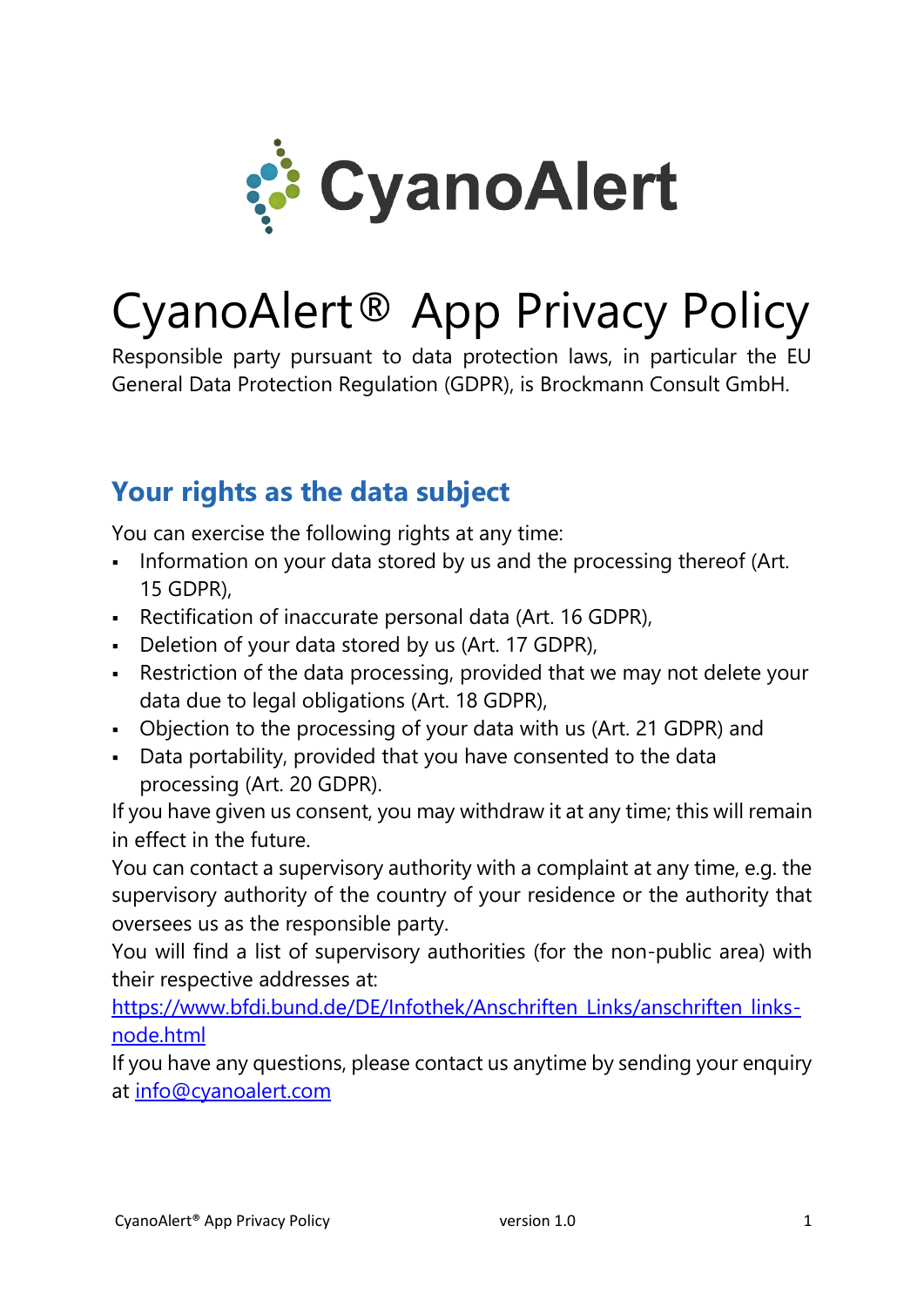# **Reporting form**

## **Type and purpose of the processing**

The data you enter may be used for reporting and validation analysis of satellite-based algal and cyanobacterial bloom information. A location, date and water colour category are required for this communication. Providing any additional information is optional.

#### **Legal basis**

The processing of the data entered in the contact form occurs based on a legitimate interest (Art. 6 Para. 1 (f) GDPR).

By providing the reporting form, we aim to facilitate an uncomplicated means for you to contact us and report an algal or cyanobacterial bloom. The nonpersonal information you enter will be saved and may be used for satellite data and product validation purposes. Additionally, the reported water colour, date and location will be publicly displayed on the App for other users.

### **Recipients**

Recipients of the data may be processors.

#### **Retention period**

Non-personal data shall be anonymised and archived for scientific and research purposes. All personal data will be deleted immediately upon anonymisation and archivisation of the associated non-personal data.

#### **Mandatory or required provision**

The provision of any personal data is voluntary.

However, we can only process your inquiry if you provide us with a location, date and water colour of the bloom you wish to report.

# **Using Google Maps**

## **Type and purpose of the processing**

We use Google Maps in this App. Google Maps is operated by Google LLC, 1600 Amphitheater Parkway, Mountain View, CA 94043, USA (hereinafter 'Google'). This allows us to show you interactive maps directly in the App, allowing you to conveniently use the map feature.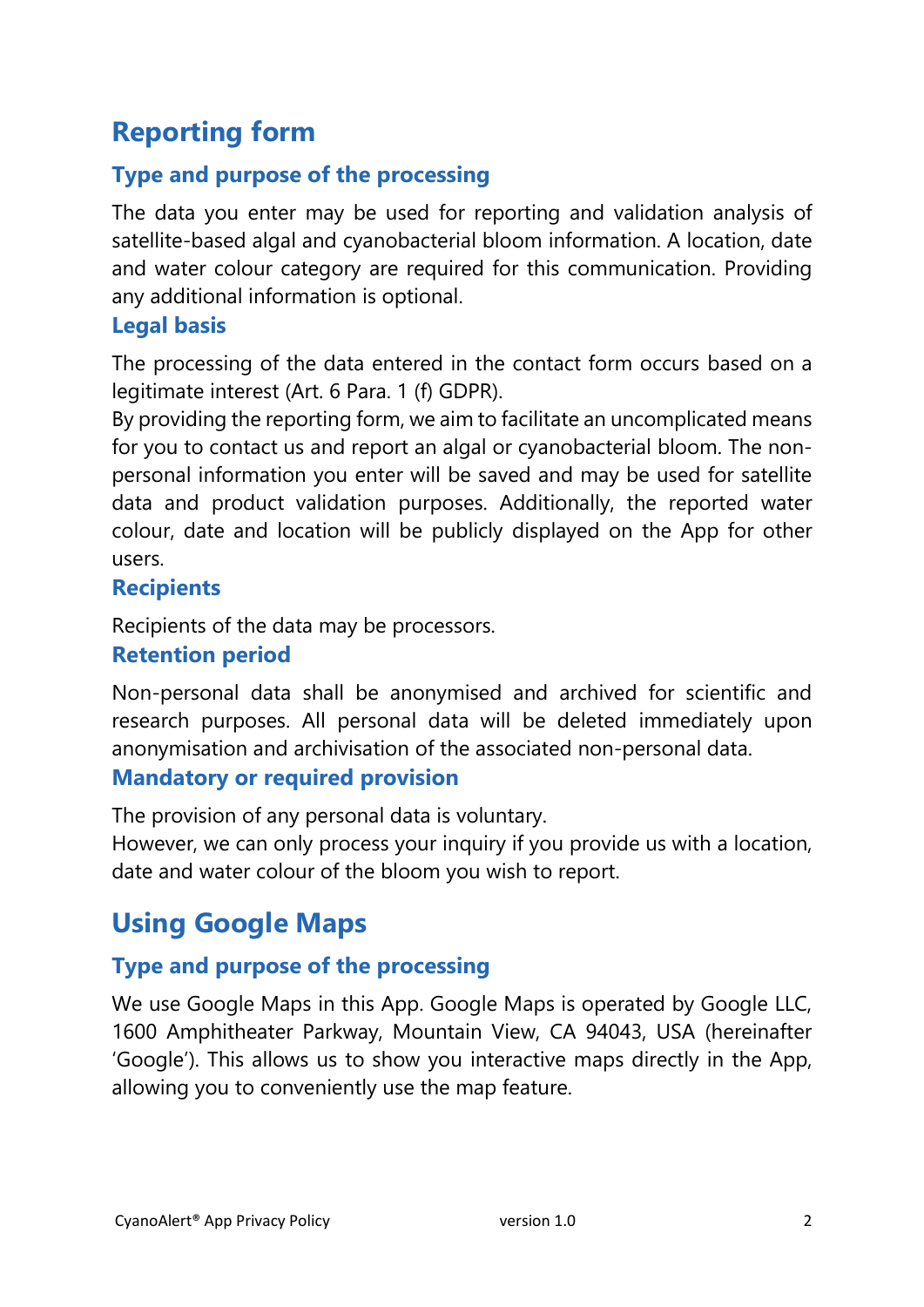You'll find additional information about Google's data processing on [the](http://www.google.com/privacypolicy.html) [Google](http://www.google.com/privacypolicy.html) privacy policy page, where you can also change your personal privacy settings in the data protection center.

[Click](http://www.dataliberation.org/) here for detailed instructions on how to manage your own data related to Google products.

## **Legal basis**

Your consent is the legal basis for the integration of Google Maps and the associated data transfer to Google (Art. 6 Para. 1 (a) GDPR).

### **Recipients**

By using the App, Google receives information that you have accessed the corresponding subpage of our App. This occurs regardless of whether Google provides a user account that you are logged into, or if there is no user account. When you are logged into Google, your data will be directly assigned to your account.

If you do not want this assignment in your Google profile, you must log out of Google before activating the button. Google stores your data as usage profiles and uses them for advertising, market research and/or tailor-made design of its website. Such an analysis occurs in particular (even for users who are not logged in) to provide needs-based advertising and to inform other users of the social network about your activities on our App. You have the right to object to the formation of these user profiles, but you must submit this objection to Google.

## **Retention period:**

We do not collect any personal data via the integration of Google Maps. **Third country transfers**

Google processes your data in the United States of America and is subject to the EU-U.S. Privacy Shield:

[https://www.privacyshield.gov/EU-US-Framework.](https://www.privacyshield.gov/EU-US-Framework)

#### **Revocation of consent**

If you do not want Google to collect, process or use information about you via our App, you can disable location permissions for this App. In this case, you can only partially use our App as some functionalities will not be available to you.